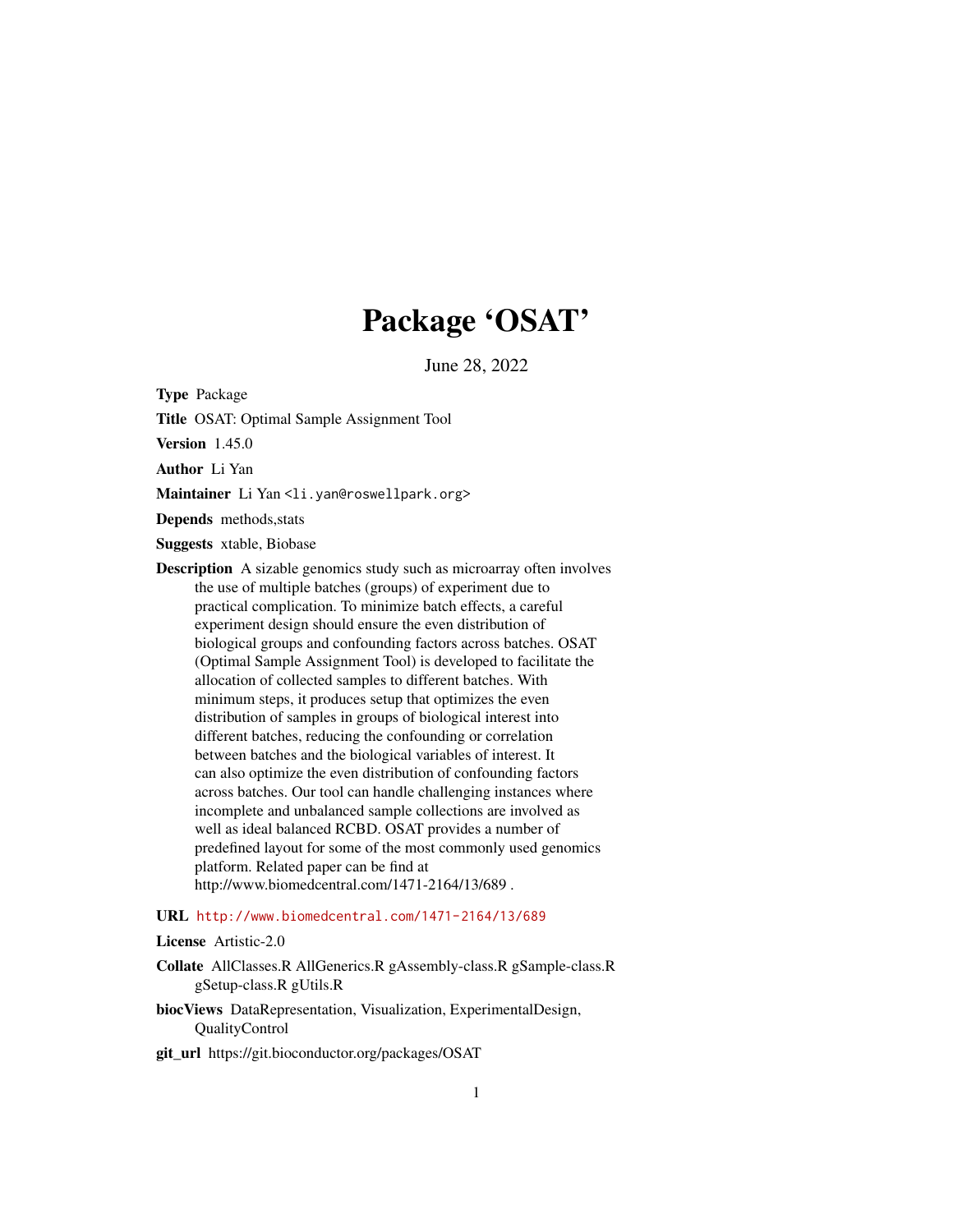git\_branch master git\_last\_commit 8365004 git\_last\_commit\_date 2022-04-26 Date/Publication 2022-06-28

# R topics documented:

|       | $\overline{2}$ |
|-------|----------------|
|       | 3              |
|       | $\overline{4}$ |
|       | 5              |
|       | 5              |
|       | 6              |
|       | 7              |
|       | -8             |
|       | - 9            |
|       |                |
|       |                |
|       |                |
|       |                |
|       |                |
|       |                |
|       |                |
|       |                |
|       |                |
|       |                |
|       |                |
| Index | 20             |

BeadChip-class *Class* "BeadChip"

# Description

A predefined class represent BeadChip from Illumina. Inherited from class gSlide.

# Predefined chips

IlluminaBeadChip: A slide with 6 rows and 2 columns. The 12 wells is numbered columns first. GenotypingChip: A slide with 12 rows and one column.

# Extends

Class ["gSlide"](#page-11-1), directly. Class ["gArray"](#page-4-1), by class "gSlide", distance 2.

<span id="page-1-0"></span>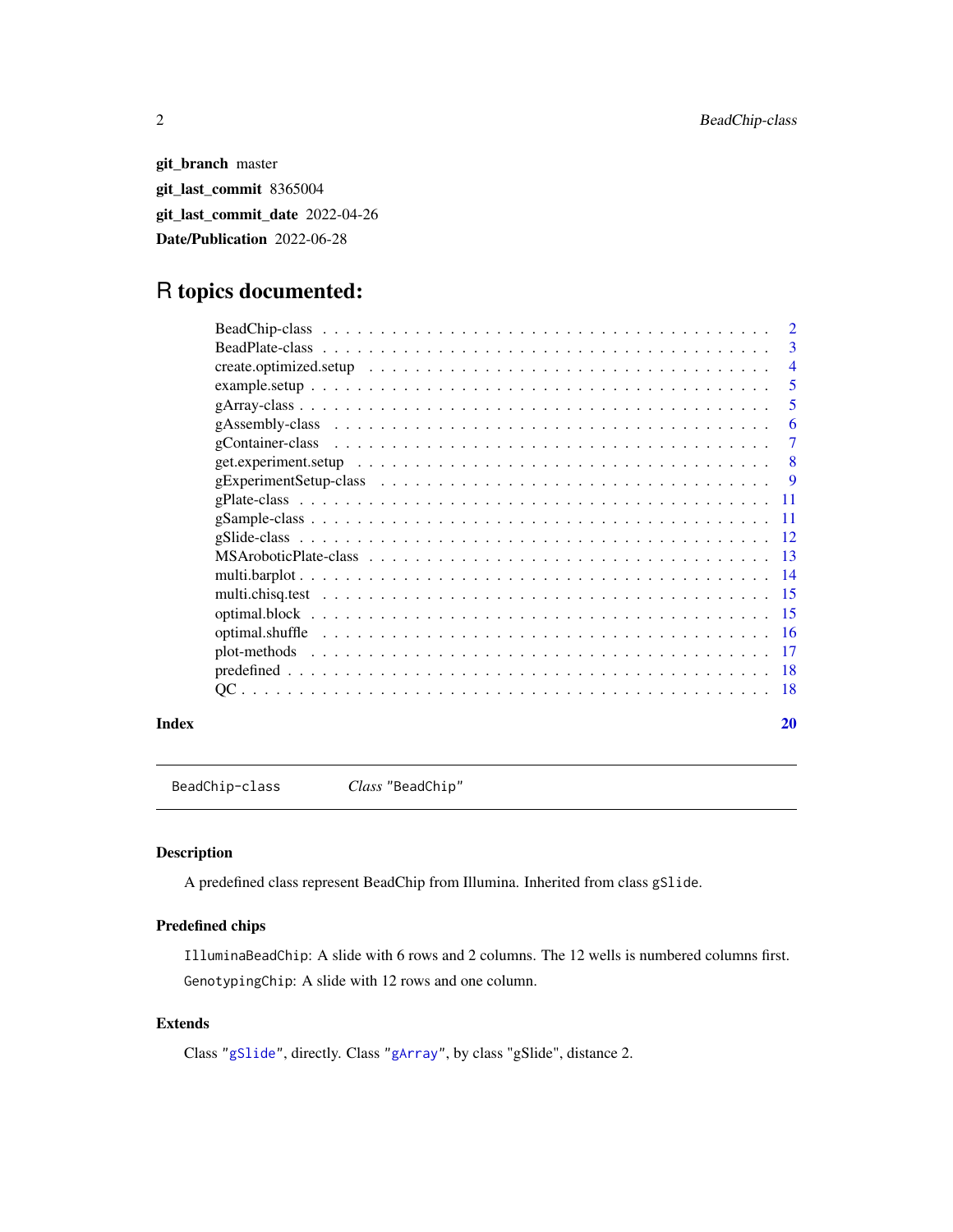# <span id="page-2-0"></span>BeadPlate-class 3

# **Methods**

 $getLayout$  signature( $x = "BeadChip")$ : Return a data frame represent the layout of the chip.

#### Examples

```
newChip <- new("BeadChip", nRows=6, nColumns=1, byrow=FALSE, comment="mock chip")
newChip
```
GenotypingChip IlluminaBeadChip

BeadPlate-class *Class* "BeadPlate"

#### **Description**

A class represent a plate consistent of multiple chips. Inherite from class gPlate.

# Objects from the Class

Objects can be created by calls of the form new("BeadPlate", chip, nRows, nColumns, comment, ...).

#### **Slots**

chip: Object of class "gSlide". The slide used in the plate. nRows: Object of class "integer". Number of clide per row. nColumns: Object of class "integer". Number of slide per column. layout: Object of class "data.frame". A data frame represent the layout of the plate. byrow: Object of class "logical". Order of slide on the plate. metadata: Object of class "list".A brief description of the plate.

#### Predefined plate

IlluminaBeadChip96Plate IlluminaBeadChip48Plate IlluminaBeadChip24Plate are plates that hold 2, 4, 8 IlluminaBeadChip chips and have 24, 48, 96 wells, respectively.

#### Extends

Class ["gPlate"](#page-10-1), directly. Class ["gArray"](#page-4-1), by class "gPlate", distance 2.

```
library("OSAT")
newPlate <- new("BeadPlate", chip=IlluminaBeadChip, nRows=2L, nColumns=4L, comment="mock plate")
newPlate
```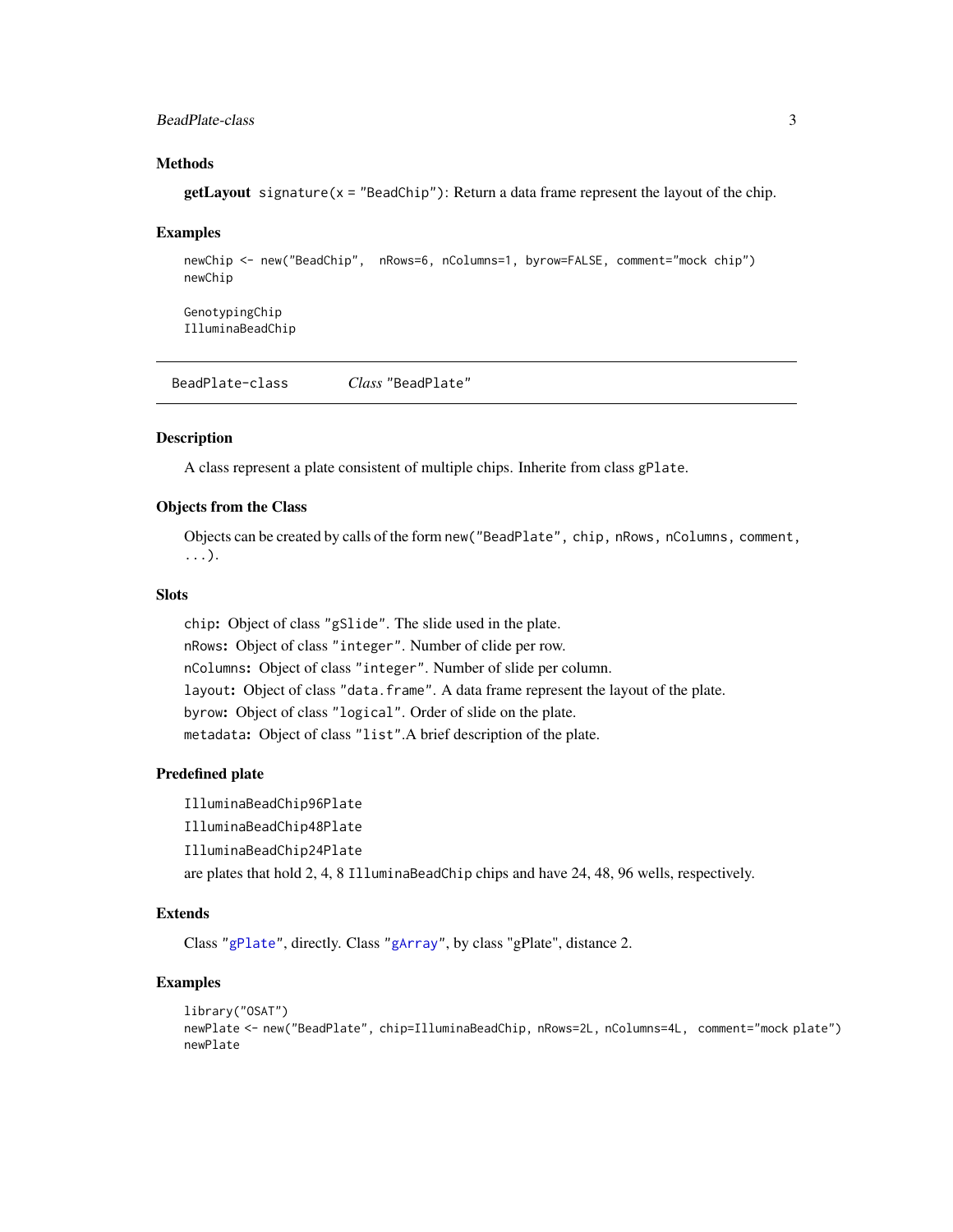<span id="page-3-0"></span>create.optimized.setup

*Create optimized setup*

#### Description

Create a optimized sample assignment.

#### Usage

create.optimized.setup(fun = "default", sample, container, ...)

# Arguments

| fun       | The name of the optimization function. When omitted, it is the same as default<br>or optimal. shuffle. Currently alternative optimization function is optimal. block.<br>User can define their own optimization function. |
|-----------|---------------------------------------------------------------------------------------------------------------------------------------------------------------------------------------------------------------------------|
| sample    | A gSample object contains sample related information.                                                                                                                                                                     |
| container | A gContainer object contains experiment related container (chips, plate, exclu-<br>sion etc) information.                                                                                                                 |
| $\cdot$   | Additional parameters passed to optimization function.                                                                                                                                                                    |

# Details

Currently two methods are available: optimal.shuffle (default) and optimal.block methods. The function is equivalent to create.experiment.setup() followed by corresponding optimization function of the same name.

# Value

A gExperimentSetup object is returned to store all related information.

```
library("OSAT")
# data as an example
inPath <- system.file("extdata", package="OSAT")
pheno <- read.table(file.path(inPath, 'samples.txt'), header=TRUE, sep="\t")
## create object to hold sample information
gs <- setup.sample(pheno, optimal=c("SampleType", "Race", "AgeGrp"), strata=c("SampleType") )
gs
gc <- setup.container(IlluminaBeadChip96Plate, 6, batch='plates')
gc
# demonstration only. nSim=5000 or more are commonly used.
gSetup <- create.optimized.setup(sample=gs, container=gc, nSim=500)
```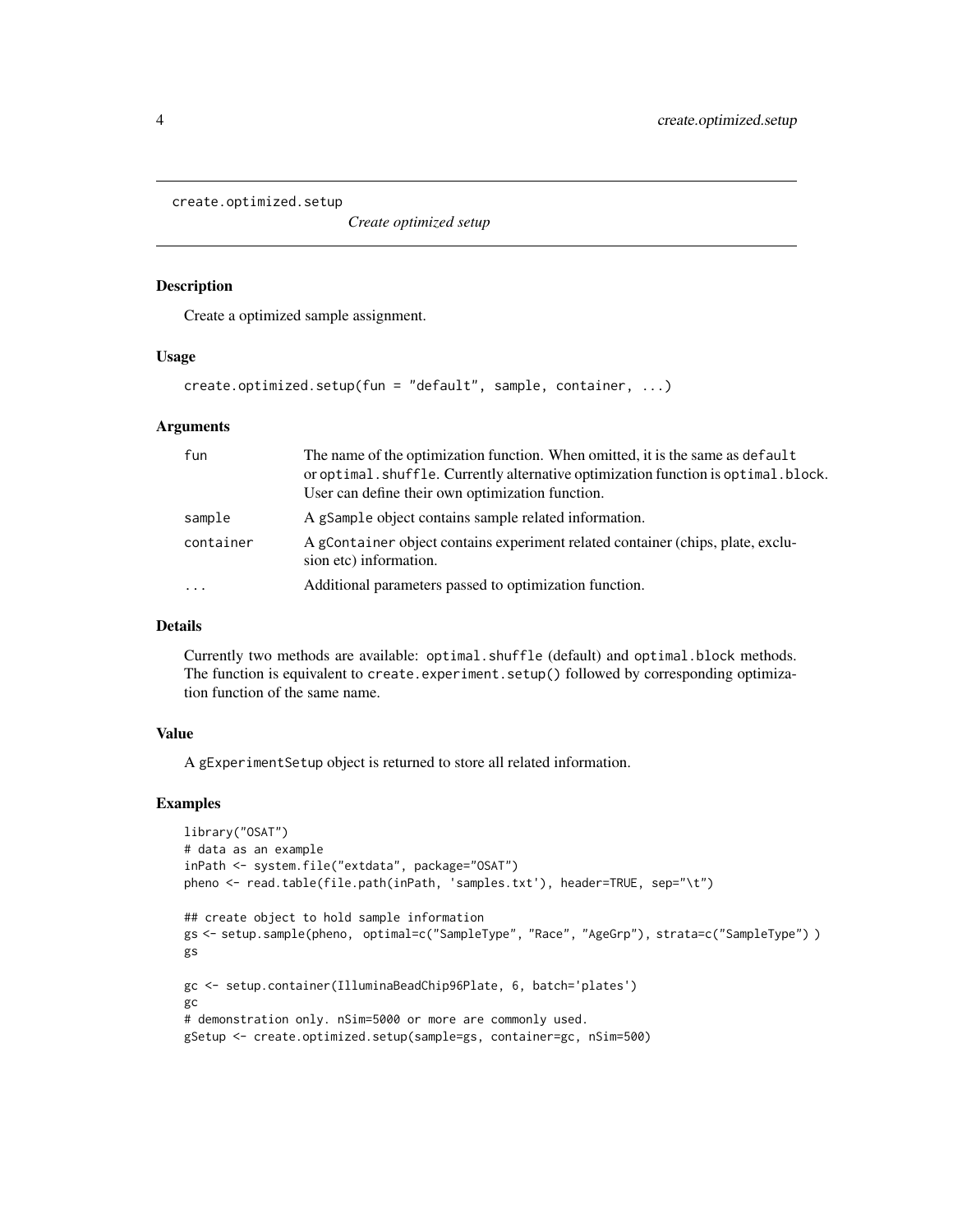<span id="page-4-0"></span>

#### Description

Data objects created using the example data for demonstration.

#### Usage

data(example.setup)

# Details

See vignette for codes that created these data objects.

a data frame created from example sample information text file.

**pheno:** a class gSample object created based on example sample using function setup. sample()..

gc: a class gContainer object using function setup.container().

gSetup: a class gExperimentSetup object. Created using optimal.shuffle() method.

gSetup2: a class gExperimentSetup object. Created using optimal.block() method.

# Examples

```
library("OSAT")
data(example.setup)
head(pheno)
gs
gc
gSetup
```
<span id="page-4-1"></span>gArray-class *Class* "gArray"

# Description

The virtual class gArray is used to stadarize the storage and access of array-like experiment arrangement.It represent the arrangement of the experiment units, such as slide ans plate.

#### Objects from the Class

A virtual Class: No objects may be created from it.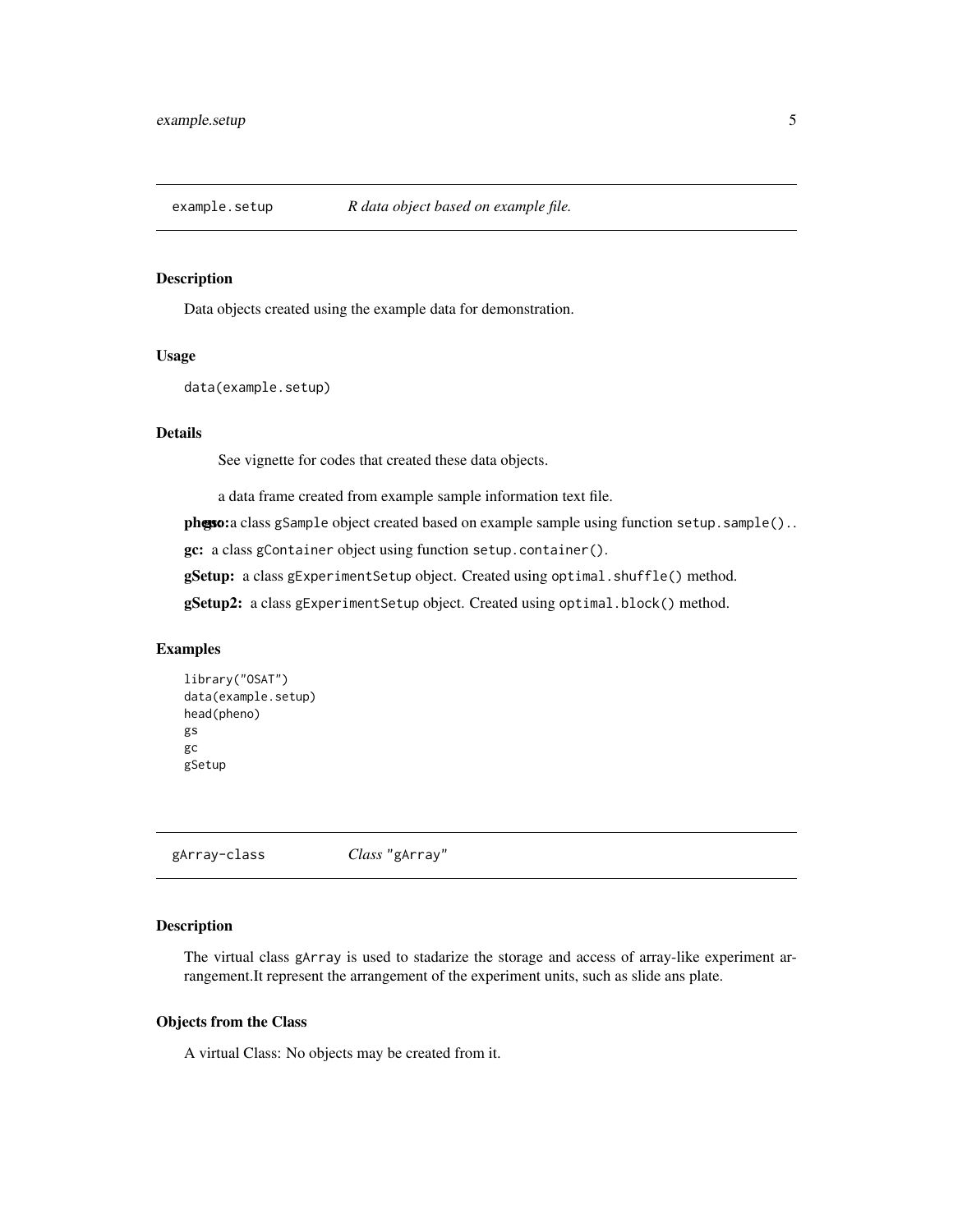#### <span id="page-5-0"></span>**Slots**

nRows: Object of class "integer". Number of units per row.

nColumns: Object of class "integer". Number of units per column.

- layout: Object of class "data.frame". A data frame represent the layout and order of postiion.
- byrow: Object of class "logical". The order of position is filled by row or not. Default is FALSE, same as used in mactrix().
- metadata: Object of class "list". A list that holds brief description of the class and other information.

#### Methods

In the following code snippets, x is an gArray object.

 $dim$  signature( $x = "gArray")$ : Return the dimmension of the array.

**getLayout** signature( $x = "gArray"$ ): Return a data frame represent the layout postions of the array.

**metadata<-** signature( $x =$ "gArray"): Set the metadata.

**metadata** signature( $x = "gArray")$ : Get the metadata.

ncol signature( $x =$ "gArray"): Return the number of columns.

nrow signature( $x =$ "gArray"): Return the number of rows.

gAssembly-class *Class* "gAssembly"

#### Description

A class represent an assembly of experiment plates.

#### Objects from the Class

Objects can be created by calls of the form new("gAssembly", plate, n, comment).

#### **Slots**

plate: Object of class "gArray". Plate used in the experiment.

n: Object of class "integer". NUmber of plates used.

layout: Object of class "data.frame". The layout of wells in the assembly.

metadata: Object of class "list". A list holds meta data of the assembly.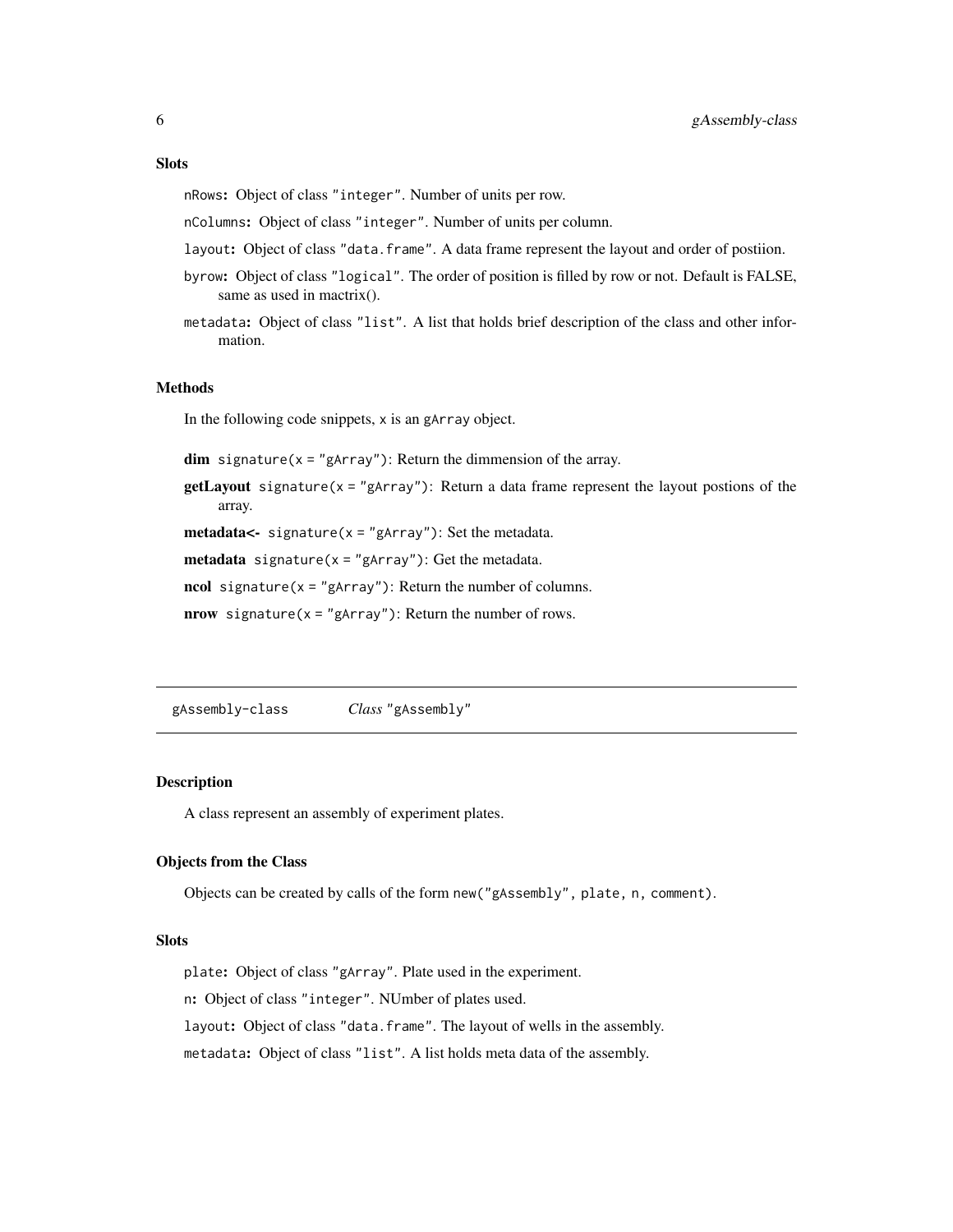# <span id="page-6-0"></span>gContainer-class 7

### Methods

getLayout signature(x = "gAssembly"): Return a data frame that represent the wells location in the assembly.

metadata signature(x = "gAssembly"): Get metadata.

```
metadata<- signature(x = "gAssembly"): Set metadata.
```
show signature(object = "gAssembly"): Print a brief summary of the assembly.

# See Also

["gContainer"](#page-6-1).

<span id="page-6-1"></span>gContainer-class *Class* "gContainer"

# Description

A class for storage information related to the experiment container setup.

# Usage

```
setup.container(plate, n, batch = "plates", exclude = NULL)
```
# Arguments

| plate   | A object of gPlate class or its expanded class.                                                                              |
|---------|------------------------------------------------------------------------------------------------------------------------------|
| n       | Number of plates used in the experiment.                                                                                     |
| batch   | The level where batch effect is considered.                                                                                  |
| exclude | A data frame indicate location of wells in the container that should be excluded<br>from sample assigment in the experiment. |

# Value

A gContainer object.

# Objects from the Class

Objects can be created by calls of the form setup.container(plate, n, batch, exclude).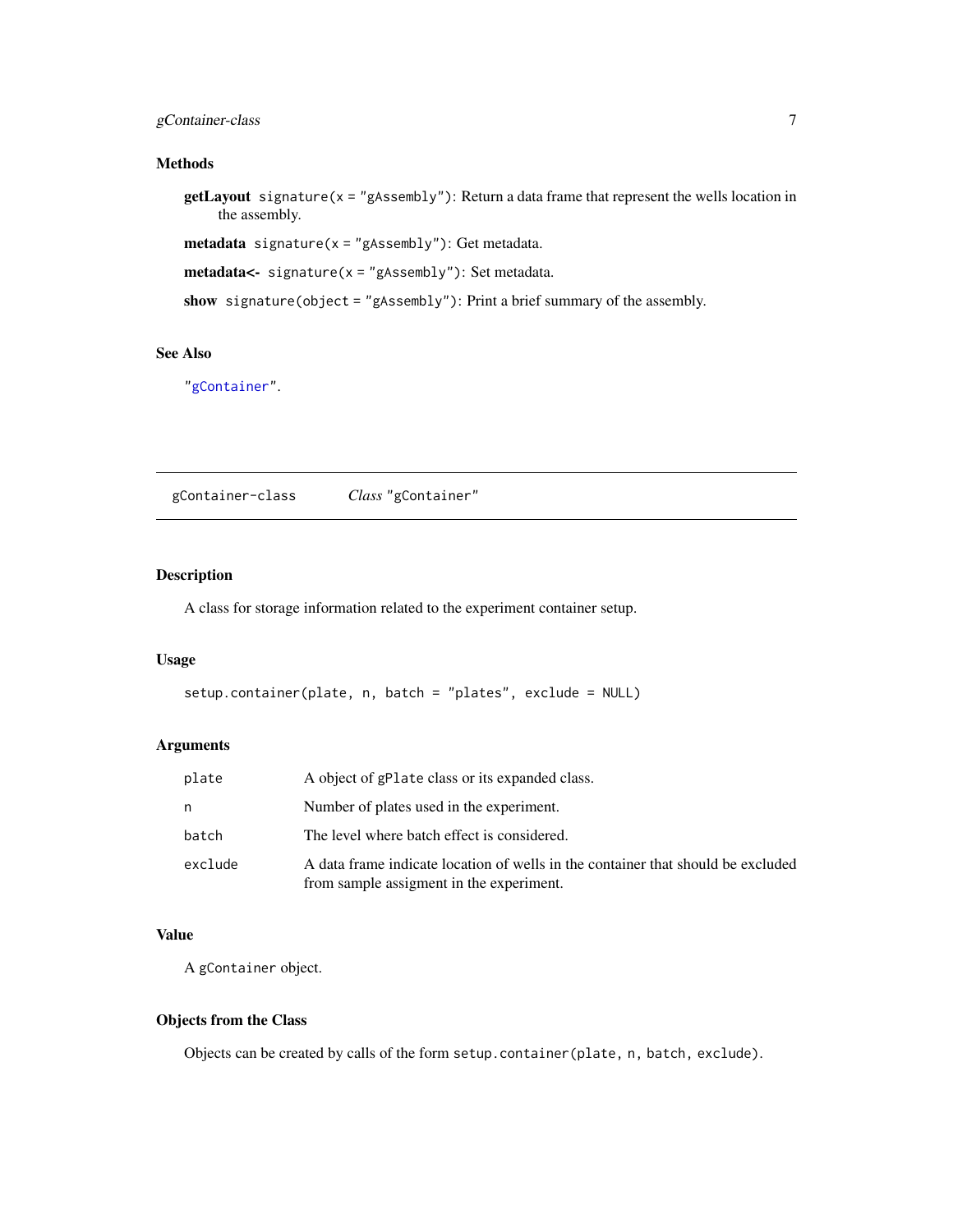#### <span id="page-7-0"></span>**Slots**

plate: Object of class "gPlate". Plate used in the experiment.

n: Object of class "integer". Number of plate used.

- batch: Object of class "character". On what level batch effect are considered. Could be "plates" or "chips".
- exclude: Object of class "data.frame". A data frame indicate wells that should be excluded from the sample Assignment.

data: Object of class "list". A list holds summaries and other useful informaiton.

metadata: Object of class "list". A list for a brief description and other useful informtion.

#### Methods

- **get.gAssembly** signature( $x =$ "gContainer"): Return the assembly of the plates used in the experiments.
- $getLayout$  signature( $x = "gContainer")$ : Return a data frame that holds the layout of available wells in the container.
- exclude<- signature(object = "gContainer"): Exclude some wells/chips/plates from the container for randomization.

 $meta data$ <- signature(x = "gContainer"): Set the metadata.

**metadata** signature( $x = "gContainer")$ : Get the metadata.

show signature(object = "gContainer"): A brief summary of the container.

#### Examples

```
library("OSAT")
# a container consist of 6 predefined Illumina plates with 96 wells each
gc <- setup.container(IlluminaBeadChip96Plate, 6, batch='plates')
gc
```
# to exclude first wells on first chips of each plate. (excludedWells <- data.frame(plates=1:6, chips=rep(1,6), wells=rep(1,6)) ) gc3 <- setup.container(IlluminaBeadChip96Plate, 6, batch='plates', exclude=excludedWells)

get.experiment.setup *Get experiment assignment after optimization.*

#### Description

Return a data frame that contains sample and assigned well postion.

#### Usage

get.experiment.setup(x)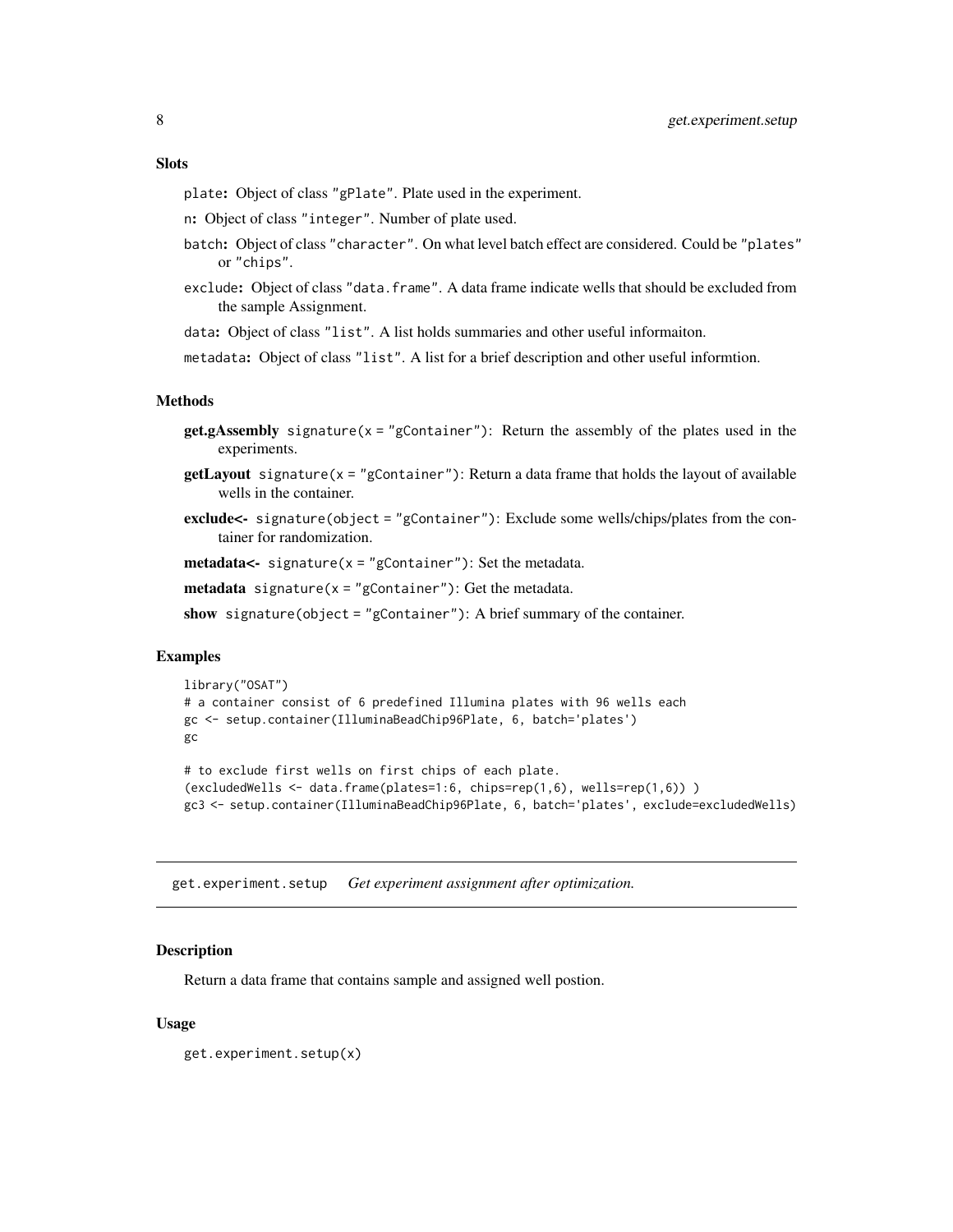#### <span id="page-8-0"></span>Arguments

x A gExperiment Setup object.

#### Value

A data frame is returned in the order of initial sample data frame, with additional columns indicate assgined well position.

#### Examples

```
library("OSAT")
# data as an example
inPath <- system.file("extdata", package="OSAT")
pheno <- read.table(file.path(inPath, 'samples.txt'), header=TRUE, sep="\t")
## create object to hold sample information
gs <- setup.sample(pheno, optimal=c("SampleType", "Race", "AgeGrp"), strata=c("SampleType") )
gs
gc <- setup.container(IlluminaBeadChip96Plate, 6, batch='plates')
gc
# demonstration only. nSim=5000 or more are commonly used.
gSetup <- create.optimized.setup(sample=gs, container=gc, nSim=500)
```

```
mySetup <- get.experiment.setup(gSetup)
```
<span id="page-8-1"></span>gExperimentSetup-class

*Class* "gExperimentSetup"

# Description

A class stores all relevant informations related to the experimantal sample assgnment.

# Details

Function create.experiment.setup() create a block randomized experiment assignment, without optimization step.

Functions optimal.shuffle() and optimal.block optimize setup using different optimization methods.

Functiion create.optimized.setup() create a optimized setup directly.

# **Slots**

- expSetup: Object of class "data.frame". A data frame represents the sample placement to well locations in the container.
- data: Object of class "list". A list that hold a gSample object, a gContainer object and assignment link the two objects.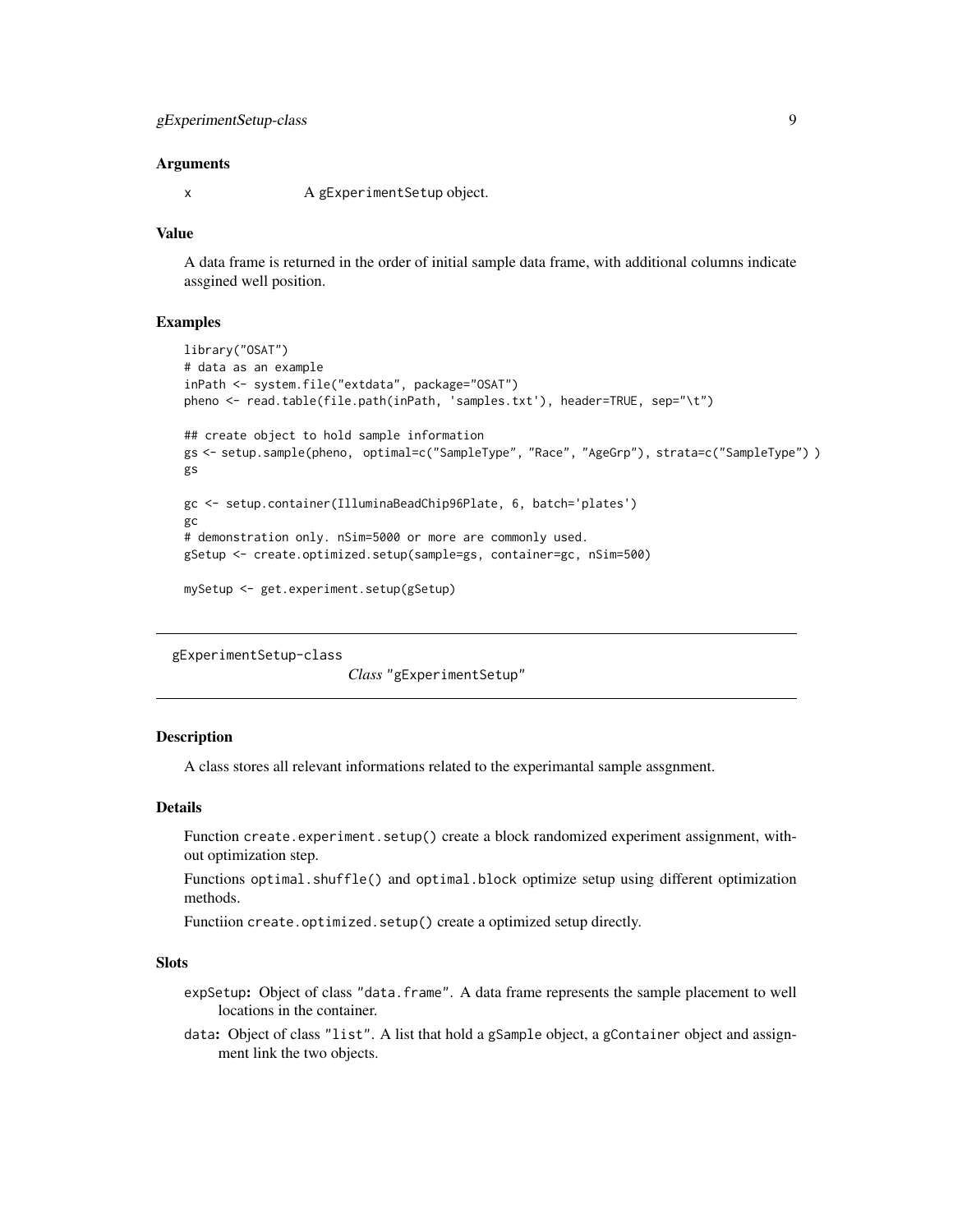<span id="page-9-0"></span>summaryInfo: Object of class "list". Some summary of the sample, container and assignment. metadata: Object of class "list". Metadata of the object.

#### Accessors

**get.gAssembly** signature( $x =$ "gExperimentSetup"): Get the chip/plate assembly used for container.

samples signature( $x = "gExperimentSetup"$ ): Return the gSample object.

get.gContainer : ...

**metadata** signature( $x =$ "gExperimentSetup"): Get the metadata.

metadata<- signature(x = "gExperimentSetup"): Set the metadata.

# Related Methods

 $map.to.MSA$  signature(x = "gExperimentSetup", y = "MSAroboticPlate"): A method map the experiment setup to a set of MSA 96 wells robotic plates.

plot signature( $x = "gExperimentSetup", y = "missing").$  Visual

show signature(object = "gExperimentSetup"): ...

summary signature(object = "gExperimentSetup"): ...

get.experiment.setup : Return a data frame with linked sample and container information.

#### See Also

[MSAroboticPlate](#page-12-1)

```
library("OSAT")
# data as an example
inPath <- system.file("extdata", package="OSAT")
pheno <- read.table(file.path(inPath, 'samples.txt'), header=TRUE, sep="\t")
## create object to hold sample information
gs <- setup.sample(pheno, optimal=c("SampleType", "Race", "AgeGrp"), strata=c("SampleType") )
gs
gc <- setup.container(IlluminaBeadChip96Plate, 6, batch='plates')
gc
gSetup0 <- create.experiment.setup(sample=gs, container=gc)
```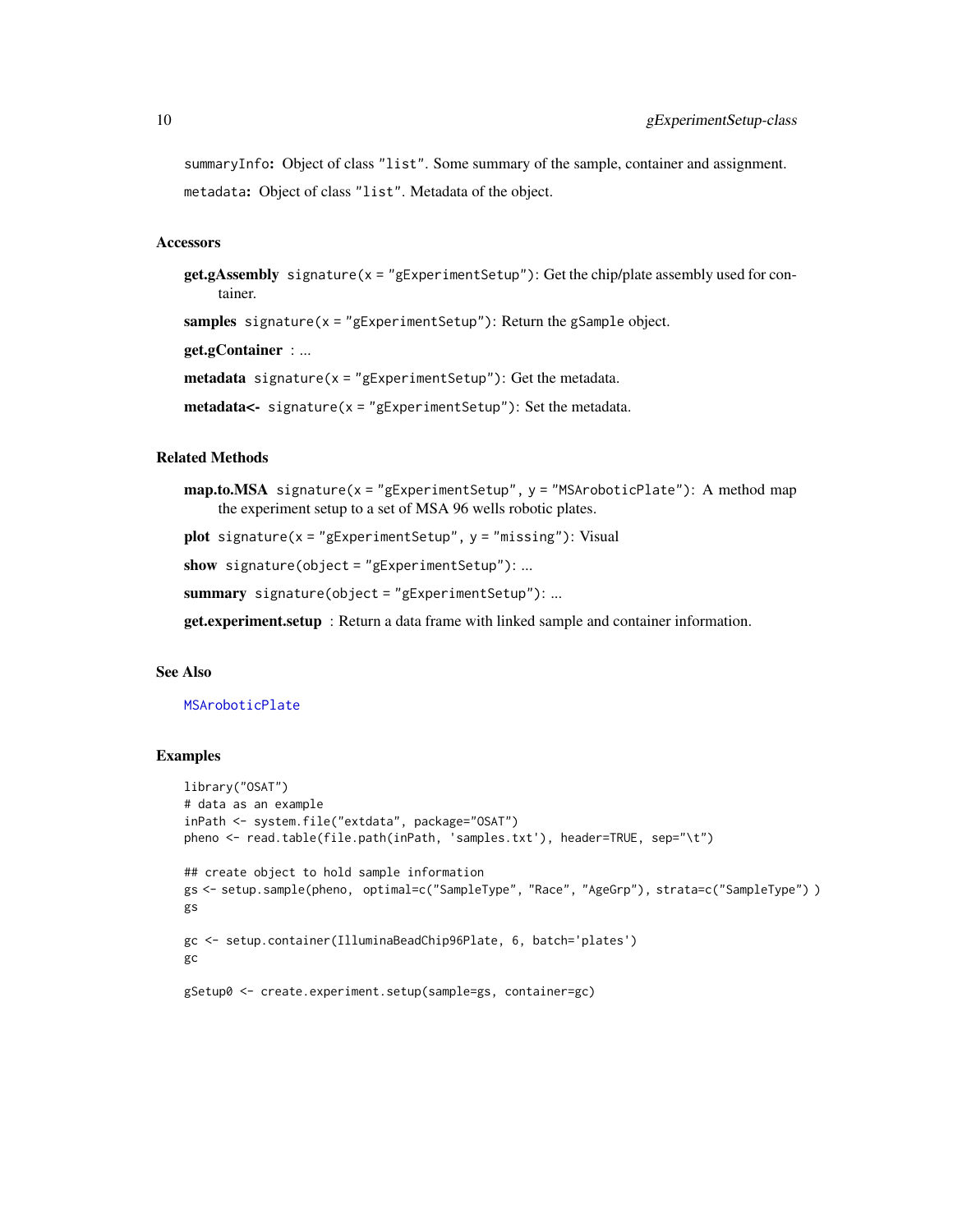<span id="page-10-1"></span><span id="page-10-0"></span>gPlate-class *Class* "gPlate"

# Description

A virtual class represent a experiment plate that is consistent of multiple slides.

# Objects from the Class

A virtual Class: No objects may be created from it.

# Slots

chip: Object of class "gSlide". A virtual class represent a experiment plate that is consistent of multiple slides.

nRows: Object of class "integer". Number of slide per row.

nColumns: Object of class "integer". Number of slide per column.

- layout: Object of class "data.frame". A data frame represent the layout of the plate. Usually down to the wells level.
- byrow: Object of class "logical". The order of the position is filled by row or not. Default is FALSE, same as used in mactrix().
- metadata: Object of class "list". A list that holds brief description of the class and other information.

#### Extends

Class ["gArray"](#page-4-1), directly.

gSample-class *Class* gSample

# Description

Create a class used for storage of sample related information.

# Usage

```
setup.sample(x, optimal, strata)
summary(object, ...)
```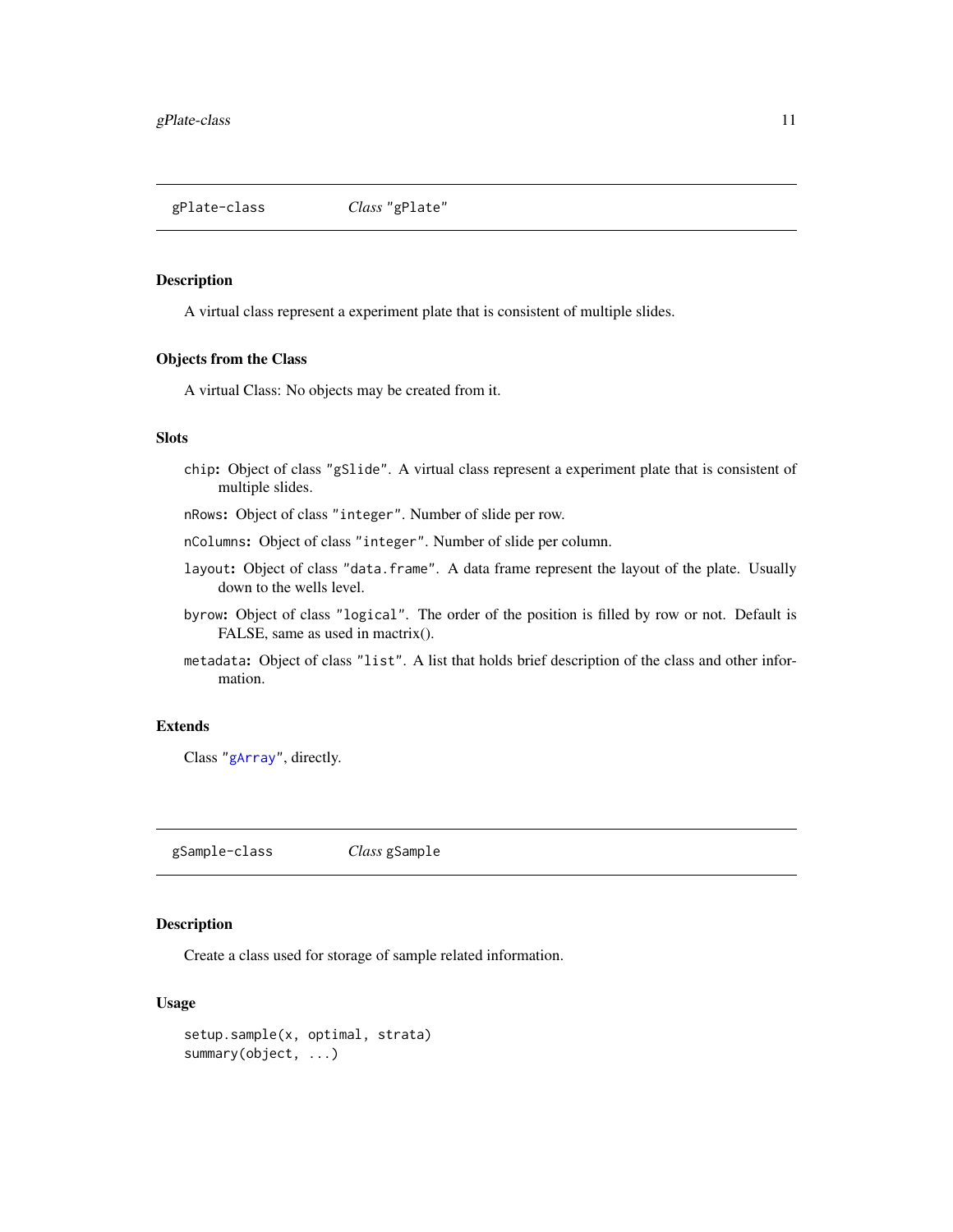#### <span id="page-11-0"></span>**Arguments**

| <b>X</b> | a data frame holds sample variables.                                                                                                        |
|----------|---------------------------------------------------------------------------------------------------------------------------------------------|
| optimal  | a vector of sample varible names to be treated as optimal variables.                                                                        |
| strata   | a vector of sample varible names to be treated as block variables. If omitted, the<br>first element of optimal vector is treated as strata. |
| object   | an object of class gSample.                                                                                                                 |
| $\ddots$ | additional arguments affecting the summary produced.                                                                                        |

#### Value

An object of gSample class for function setup.sample(). A list of two tables for function summary(object):

| strataTable  | Sample frequency table by stata variables.   |
|--------------|----------------------------------------------|
| optimalTable | Sample frequency table by optimal variables. |

# Slots

rawData: Object of class "data.frame" The original data frame that holds the sample informaiton.

- optimal: Object of class "character" A charactor vector of column names in the sample info data frame. Represent the optimal variables.
- strata: Object of class "character" A charactor vector of column names in the sample info data frame. Represent the blocking variables.

data: Object of class "list" A list holds summaries and other useful information.

#### **Methods**

show signature(object =  $"gSample"$ ): ...

# Examples

```
inPath <- system.file("extdata", package="OSAT")
pheno <- read.table(file.path(inPath, 'samples.txt'), header=TRUE, sep="\t")
## create object to hold sample information
gs <- setup.sample(pheno, optimal=c("SampleType", "Race", "AgeGrp"), strata=c("SampleType") )
```
<span id="page-11-1"></span>gSlide-class *Class* "gSlide"

#### **Description**

A class repressent a slide used in experiment. Inherited from Class "gArray". The layout of the slide is descriped by a data frame with columns of "rows", "columns", and "wells".

#### Objects from the Class

Objects can be created by calls of the form new("gSlide", nRows, nColumns, byrow, comment).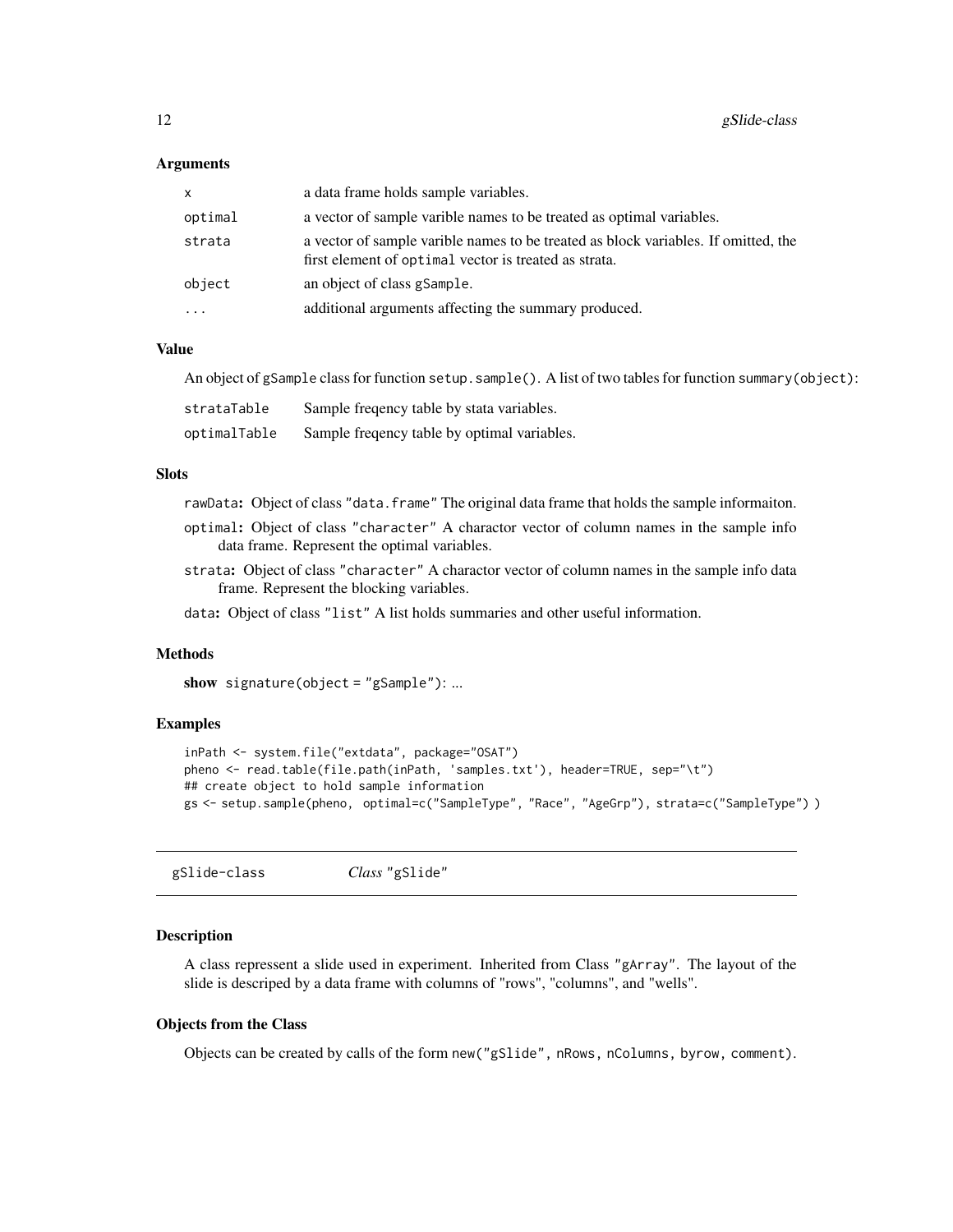# <span id="page-12-0"></span>MSAroboticPlate-class 13

# Extends

Class ["gArray"](#page-4-1), directly.

#### Methods

 $getLayout$  signature(x = "gSlide"): ... initialize signature(.Object = "gSlide"): ... show signature(object =  $"gSlide")$ : ...

# Examples

```
newSlide <- new("gSlide", nRows=2, nColumns=2, byrow=FALSE,comment="mock slide")
newSlide
```
<span id="page-12-1"></span>MSAroboticPlate-class *Class* "MSAroboticPlate"

# Description

A class store layout information of MSA robotic loader plate.

# Extends

Class ["gArray"](#page-4-1), directly.

#### Methods

- $map.to.MSA$  signature(x = "data.frame", y = "MSAroboticPlate"): Return a data frame that assign samples (represented by the input data frame) to MSA robotic plate sequentially.
- map.to.MSA signature(x = "gExperimentSetup", y = "MSAroboticPlate"): Return a data frame that assign samples from an gExperimentSetup object to MSA robotic plate.
- show signature(object = "MSAroboticPlate"): Shows the layout of the plate.

#### Predefined objects

MSA4.plate: A predeined object of class MSAroboticPlate that represent a 96 position plate.

BeadChip96ToMSA4MAPMap: The loading order a MSA4 robotic loader used to load BeadChips.

# See Also

[gExperimentSetup](#page-8-1)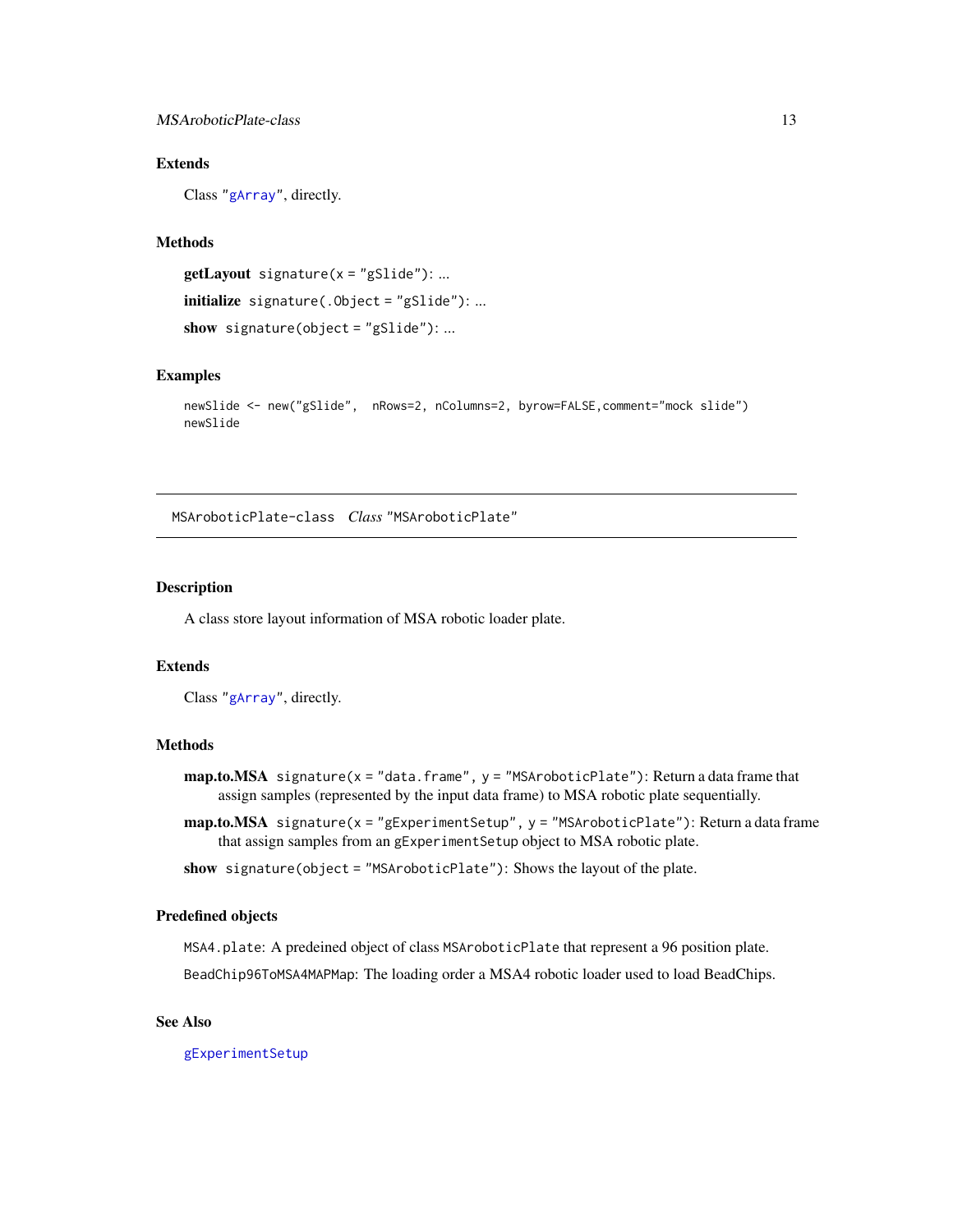# Examples

```
library("OSAT")
# data as an example
inPath <- system.file("extdata", package="OSAT")
pheno <- read.table(file.path(inPath, 'samples.txt'), header=TRUE, sep="\t")
## create object to hold sample information
gs <- setup.sample(pheno, optimal=c("SampleType", "Race", "AgeGrp"), strata=c("SampleType") )
gs
gc <- setup.container(IlluminaBeadChip96Plate, 6, batch='plates')
gc
gSetup <- create.optimized.setup(sample=gs, container=gc, nSim=100)
out <- map.to.MSA(gSetup, MSA4.plate)
```
multi.barplot *multi.barplot*

#### Description

Plot multiple bar plots based on a single data frame.

# Usage

```
multi.barplot(x, grpVar = "plates", varList, main = NULL, ...)
```
#### Arguments

| $\mathsf{x}$ | A data frame.                                                                 |
|--------------|-------------------------------------------------------------------------------|
| grpVar       | The variable for x-axix.                                                      |
| varList      | A vector of variables, each will be used as y-axis for the multiple bar plot. |
| main         | The overall title of the plot.                                                |
| .            | Additinal parameters for the plot function.                                   |

#### Value

Use the side effect for plot. No return value.

```
## create a random assignment and check it
library("OSAT")
data(example.setup)
set.seed(10)
c1 <- getLayout(gc) # available wells
c1 \leq c1[order(runif(nrow(c1))),] # shuffle randomly
ranomSetup <- cbind(pheno, c1[1:nrow(pheno), ]) # create a sample assignment
```
<span id="page-13-0"></span>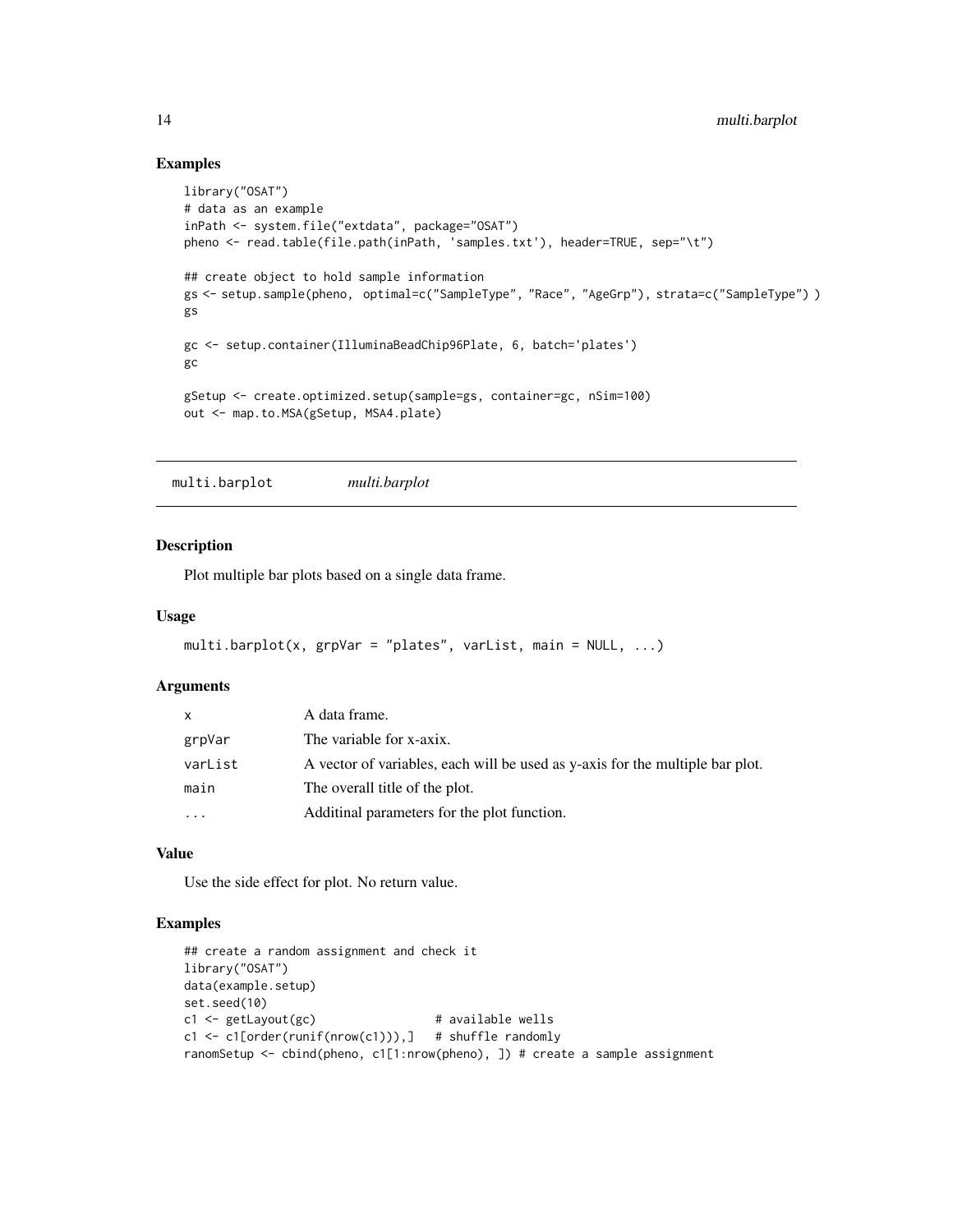<span id="page-14-0"></span>multi.barplot(ranomSetup, grpVar='plates', varList=c("SampleType", "Race", "AgeGrp"), main="A random case")

multi.chisq.test *multi.chisq.test*

# Description

Do a few Chi-squre tests based on the same data frame.

#### Usage

```
multi.chisq.test(x, grpVar = "plates", varList, main = NULL)
```
# Arguments

| x       | A data frame.                         |
|---------|---------------------------------------|
| grpVar  | Common variables. Default is 'plate'. |
| varList | A vector of variables.                |
| main    | The overall title.                    |

# Examples

```
## create a random assignment and check it
library("OSAT")
data(example.setup)
set.seed(10)
c1 \leftarrow getLayout(gc) # available wells
c1 <- c1[order(runif(nrow(c1))),] # shuffle randomly
ranomSetup <- cbind(pheno, c1[1:nrow(pheno), ]) # create a sample assignment
```
multi.chisq.test(ranomSetup, grpVar='plates', varList=c("SampleType", "Race", "AgeGrp"))

<span id="page-14-1"></span>optimal.block *optimal.block*

# Description

Optimize a sample assingment setup by selecting from multiple candidate setup.

# Usage

optimal.block(x, nSim = 100)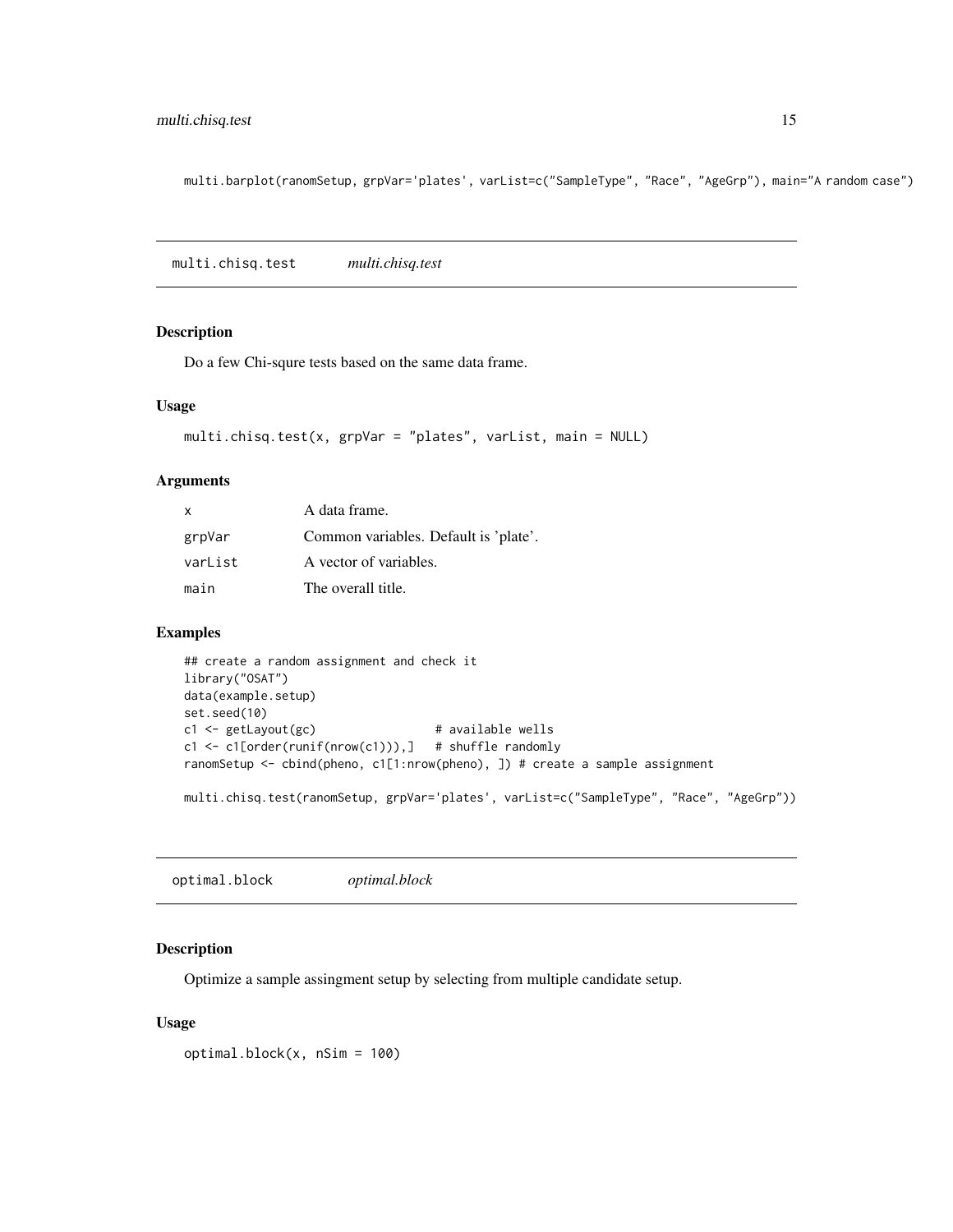#### <span id="page-15-0"></span>**Arguments**

|      | A gExperiment Setup object.        |
|------|------------------------------------|
| nSim | Number of candidate setup created. |

### Details

Multiple (typically thousands of or more) sample assignment setups are first generated, based only on the list of specified blocking variable(s). Then, the optimal setup is chosen by selecting the setup of sample assignment (from the pool generated in blocking step) which minimizes the value of the objective function based on all variables considered.

#### Value

A gExperimentSetup object, after optimization.

#### See Also

[optimal.shuffle](#page-15-1)

#### Examples

```
library("OSAT")
# data as an example
inPath <- system.file("extdata", package="OSAT")
pheno <- read.table(file.path(inPath, 'samples.txt'), header=TRUE, sep="\t")
## create object to hold sample information
gs <- setup.sample(pheno, optimal=c("SampleType", "Race", "AgeGrp"), strata=c("SampleType") )
gs
gc <- setup.container(IlluminaBeadChip96Plate, 6, batch='plates')
gc
gSetup0 <- create.experiment.setup(sample=gs, container=gc)
g2 <- optimal.block(gSetup0, nSim=100)
```
<span id="page-15-1"></span>optimal.shuffle *optimal.shuffle*

#### Description

Optimize a sample assingment setup by shuffling.

# Usage

optimal.shuffle(x, nSim, k)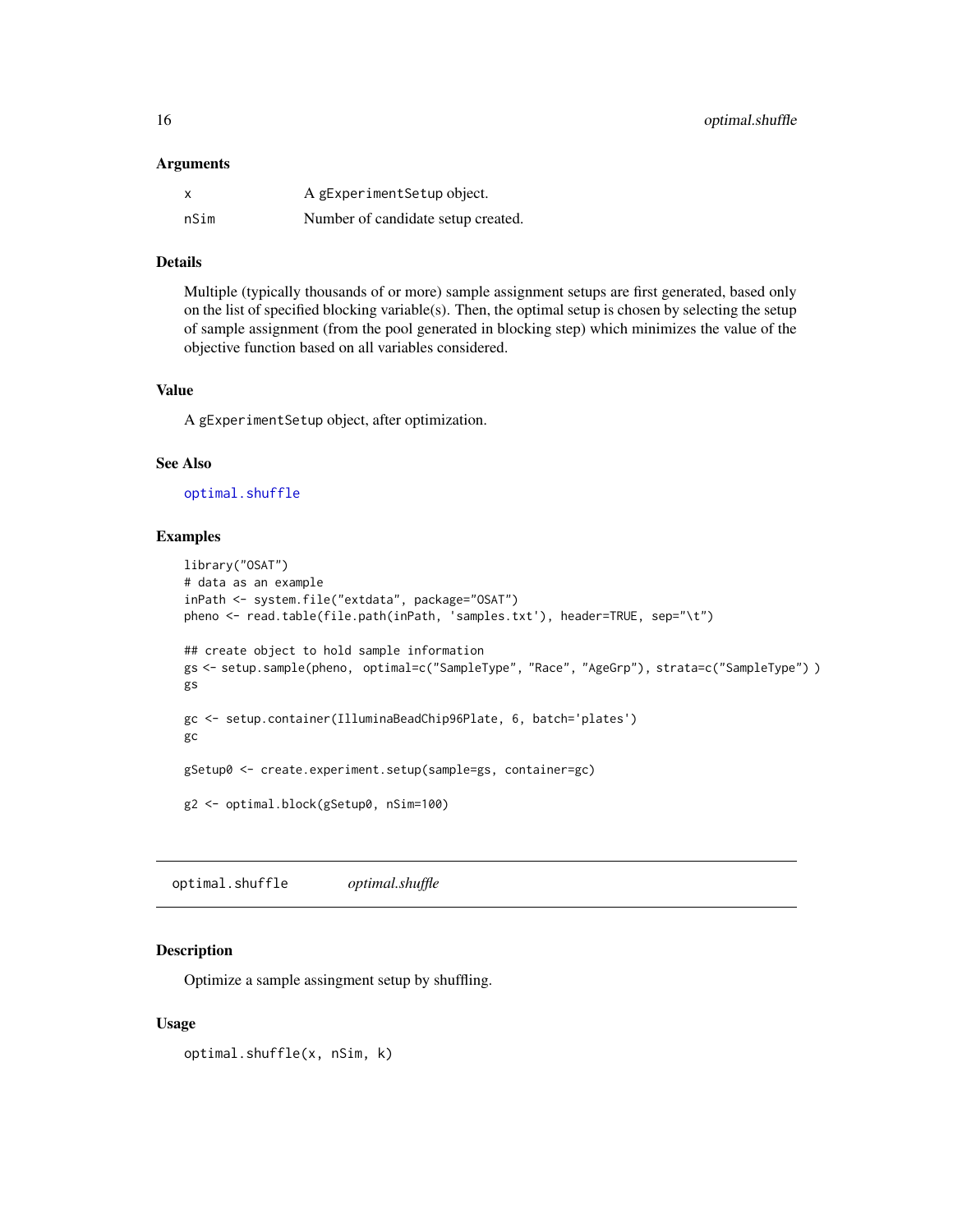# <span id="page-16-0"></span>plot-methods 17

#### Arguments

| $\mathsf{x}$ | A gExperiment Setup object.                               |
|--------------|-----------------------------------------------------------|
| nSim         | Number of shuffling steps.                                |
| k            | Number of samples been shuffled. Default k=2 when omitted |

# Details

Given any gExperimentSetup object, we randomly select k samples from different batches and shuffle them between batches to create a new sample assignment.  $k = 2$  by default but could be any number up to half of the sample size. Value of the objective function is calculated on the new setup and compared to that of the original one. If the value is smaller then the new assignment replaces the previous one. This procedure will continue until we reach a preset number of attempts (usually in the tens of thousands).

# Value

A class gExperimentSetup object, after optimized.

# See Also

[optimal.block](#page-14-1)

#### Examples

```
library("OSAT")
# data as an example
inPath <- system.file("extdata", package="OSAT")
pheno <- read.table(file.path(inPath, 'samples.txt'), header=TRUE, sep="\t")
## create object to hold sample information
gs <- setup.sample(pheno, optimal=c("SampleType", "Race", "AgeGrp"), strata=c("SampleType") )
gs
gc <- setup.container(IlluminaBeadChip96Plate, 6, batch='plates')
gc
gSetup0 <- create.experiment.setup(sample=gs, container=gc)
# demonstration only. nSim=5000 or more are commonly used.
g3 <- optimal.shuffle(gSetup0, nSim=500, k=2)
```
plot-methods *Methods for Function* plot

#### Description

Create bar plots based on the experiment setup.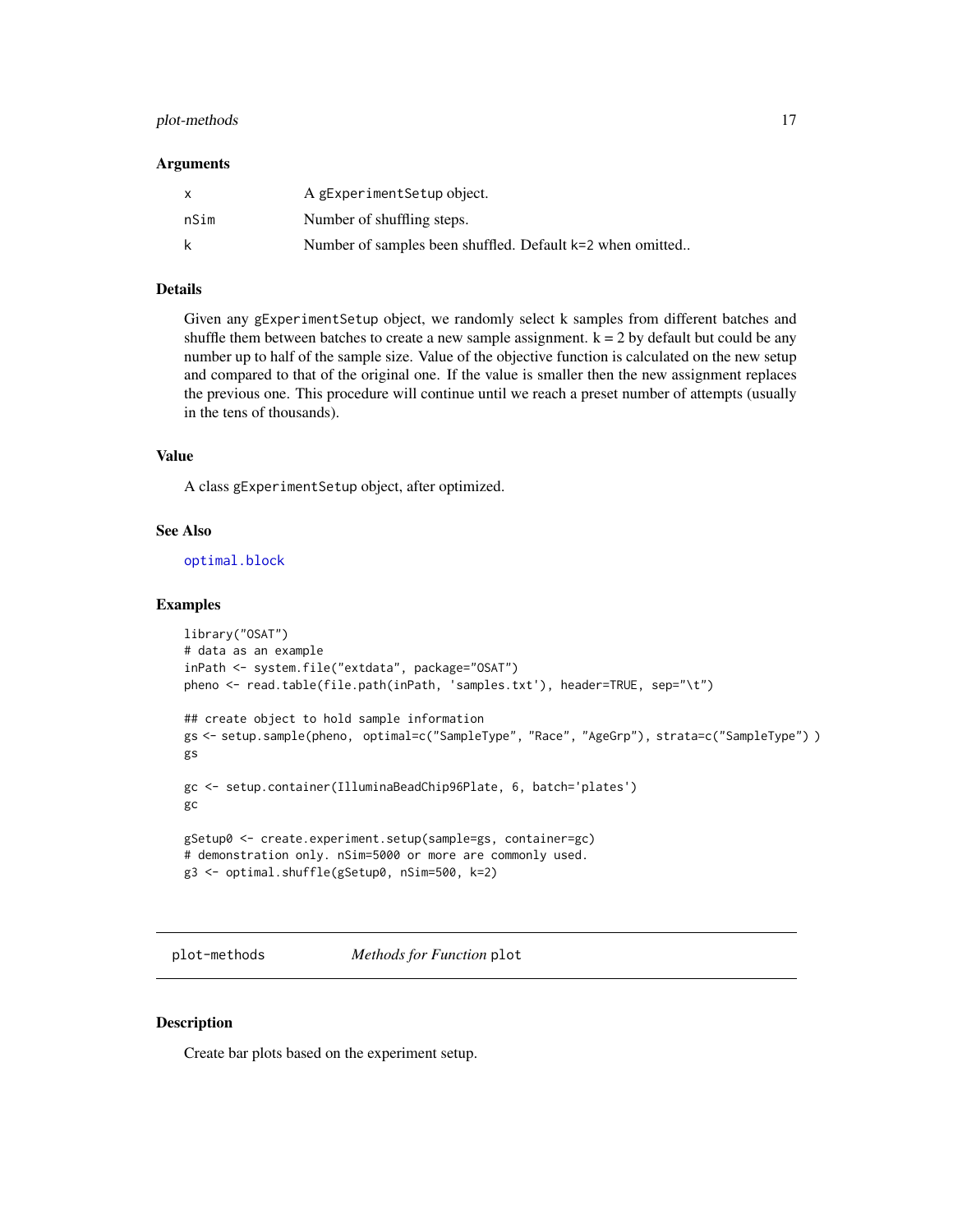# <span id="page-17-0"></span>Methods

signature(x = "gExperimentSetup", y = "missing") Plot distribution of relevant variables over different batches.

predefined *Show predefined objects in the package.*

# Description

Show predefined objects in the package.

# Usage

predefined()

# Details

Currently layout of two chips, three IlluminaBeadChip plates, and the MSA4 robotic loader are defined.

QC *QC*

# Description

Provide a visual summary of the sample placement per plates, and Chi-squre test of dependence between plates and other considered variables from sample.

# Usage

QC(object, main = NULL, ...)

# Arguments

| object                  | An object of class gExperimentSetup. |
|-------------------------|--------------------------------------|
| main                    | Mail title on the bar plot.          |
| $\cdot$ $\cdot$ $\cdot$ | Additional plot parameters.          |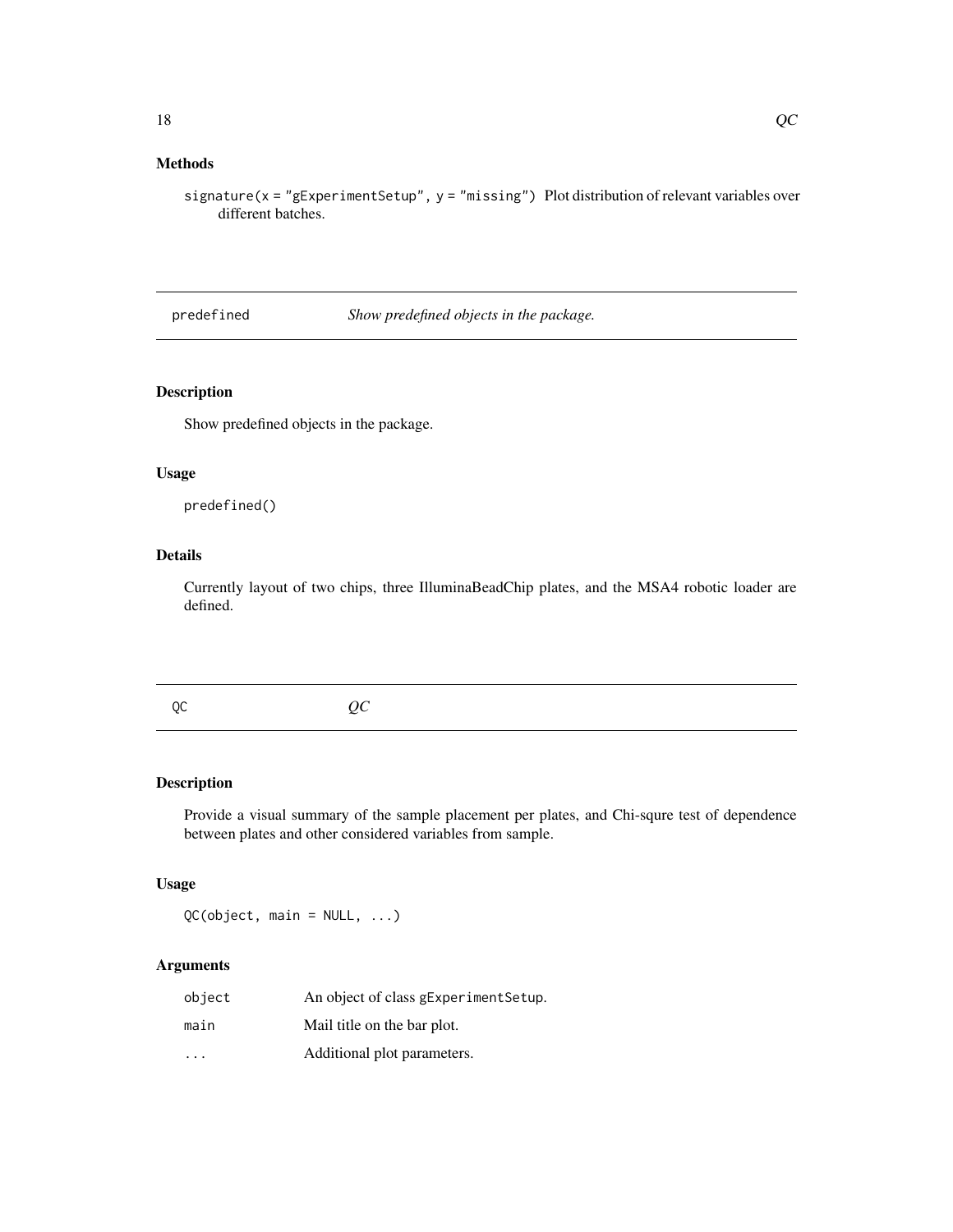```
library("OSAT")
inPath <- system.file("extdata", package="OSAT")
pheno <- read.table(file.path(inPath, 'samples.txt'), header=TRUE, sep="\t")
## create object to hold sample information
gs <- setup.sample(pheno, optimal=c("SampleType", "Race", "AgeGrp"), strata=c("SampleType") )
## create object that represents the used in the experiment
gc <- setup.container(IlluminaBeadChip96Plate, 6, batch='plates')
## create an optimized setup.
# demonstration only. nSim=5000 or more are commonly used.
gSetup <- create.optimized.setup(sample=gs, container=gc, nSim=500)
QC(gSetup)
```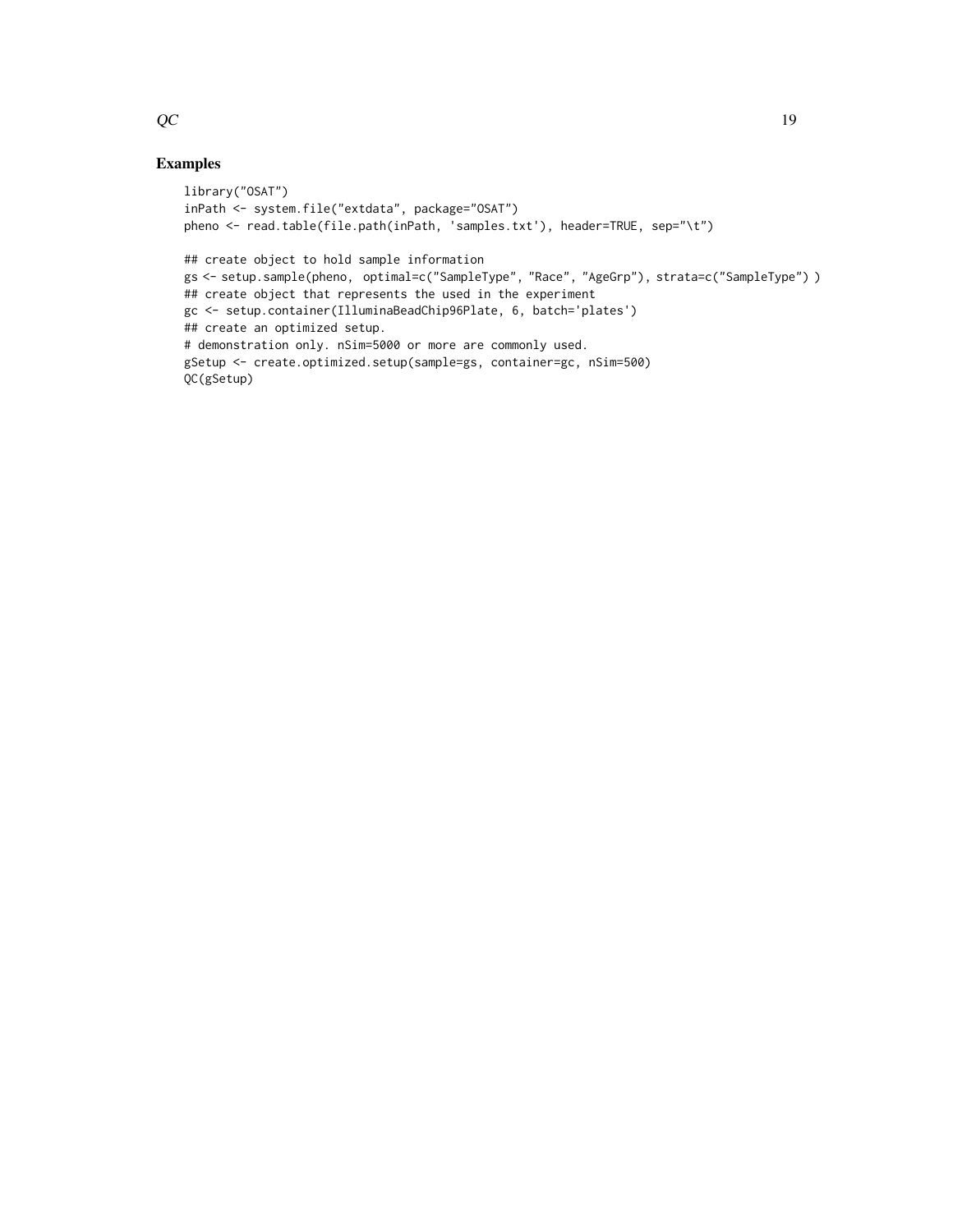# <span id="page-19-0"></span>**Index**

∗ classes BeadChip-class, [2](#page-1-0) BeadPlate-class, [3](#page-2-0) gArray-class, [5](#page-4-0) gAssembly-class, [6](#page-5-0) gContainer-class, [7](#page-6-0) gExperimentSetup-class, [9](#page-8-0) gPlate-class, [11](#page-10-0) gSample-class, [11](#page-10-0) gSlide-class, [12](#page-11-0) MSAroboticPlate-class, [13](#page-12-0) ∗ datasets example.setup, [5](#page-4-0) ∗ methods plot-methods, [17](#page-16-0)

```
BeadChip-class, 2
BeadChip96ToMSA4MAP
        (MSAroboticPlate-class), 13
BeadPlate-class, 3
```
cid,gContainer-method *(*gContainer-class*)*, [7](#page-6-0) create.experiment.setup *(*gExperimentSetup-class*)*, [9](#page-8-0) create.optimized.setup, [4](#page-3-0)

dim,gArray-method *(*gArray-class*)*, [5](#page-4-0)

example.setup, [5](#page-4-0) exclude<- *(*gContainer-class*)*, [7](#page-6-0) exclude<-,gContainer-method *(*gContainer-class*)*, [7](#page-6-0)

```
gArray, 2, 3, 11, 13
gArray-class, 5
gAssembly-class, 6
gc (example.setup), 5
gContainer, 7
gContainer-class, 7
GenotypingChip (BeadChip-class), 2
```
get.experiment.setup, [8](#page-7-0) get.gAssembly,gContainer-method *(*gContainer-class*)*, [7](#page-6-0) get.gAssembly,gExperimentSetup-method *(*gExperimentSetup-class*)*, [9](#page-8-0) getLayout *(*gArray-class*)*, [5](#page-4-0) getLayout, gPlate-method *(*gPlate-class*)*, [11](#page-10-0) getLayout,BeadChip-method *(*BeadChip-class*)*, [2](#page-1-0) getLayout,gArray-method *(*gArray-class*)*, [5](#page-4-0) getLayout,gAssembly-method *(*gAssembly-class*)*, [6](#page-5-0) getLayout,gContainer-method *(*gContainer-class*)*, [7](#page-6-0) getLayout,gSlide-method *(*gSlide-class*)*, [12](#page-11-0) getLayout,MSAroboticPlate-method *(*MSAroboticPlate-class*)*, [13](#page-12-0) gExperimentSetup, *[13](#page-12-0)* gExperimentSetup-class, [9](#page-8-0) gPlate, *[3](#page-2-0)* gPlate-class, [11](#page-10-0) gs *(*example.setup*)*, [5](#page-4-0) gSample-class, [11](#page-10-0) gSetup *(*example.setup*)*, [5](#page-4-0) gSetup2 *(*example.setup*)*, [5](#page-4-0) gSlide, *[2](#page-1-0)* gSlide-class, [12](#page-11-0)

```
IlluminaBeadChip (BeadChip-class), 2
IlluminaBeadChip24Plate
        (BeadPlate-class), 3
IlluminaBeadChip48Plate
        (BeadPlate-class), 3
IlluminaBeadChip96Plate
        (BeadPlate-class), 3
initialize,gAssembly-method
        (gAssembly-class), 6
```